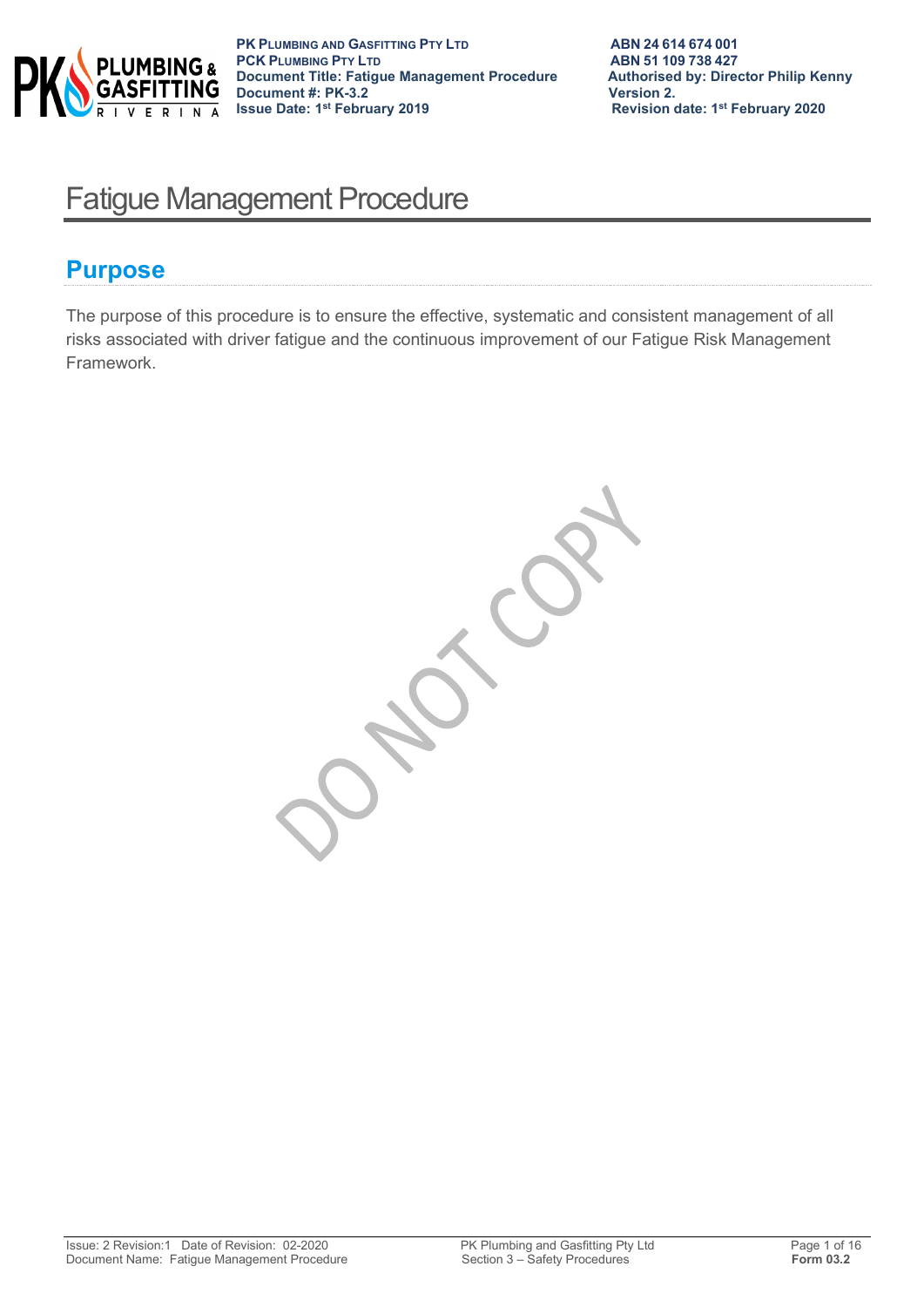

**PK PLUMBING AND GASFITTING PTY LTD ABN 24614674001<br>
<b>PCK PLUMBING PTY LTD ABN 51109738427 PCK PLUMBING PTY LTD**<br> **PCK PLUMBING PTY LTD**<br> **Document Title: Fatigue Management Procedure** Authorised by: Director Philip Kenny **Document Title: Fatigue Management Procedure 4: PK-3.2**<br>Document #: PK-3.2 **Document #: PK-3.2**<br>**Issue Date: 1<sup>st</sup> February 2019** 

**Revision date: 1st February 2020** 

# **Scope**

This procedure applies to any worker with control over or that might influence the fatigue of a heavy vehicle driver (including but not limited to the roles listed below).

# **Procedure detail**

## **Overview of fatigue management**

The purpose of fatigue management is to identify and assess potential fatigue-related risks before they occur so that risk treatment measures can be implemented which either eliminate the risk entirely (where practicable) or reduce the likelihood that the risk will occur or reduce the potential adverse consequences of the risk.

# **Fatigue Risk Management Framework**

Our Fatigue Risk Management Framework incorporates the relevant Fatigue Management Strategy that we operate under (i.e. Standard Hours, Basic Fatigue Management or Advanced Fatigue Management) and contains the same set of stages included in the Risk Management Procedure. Refer to the Risk Management Procedure for further guidance on each of the following stages.

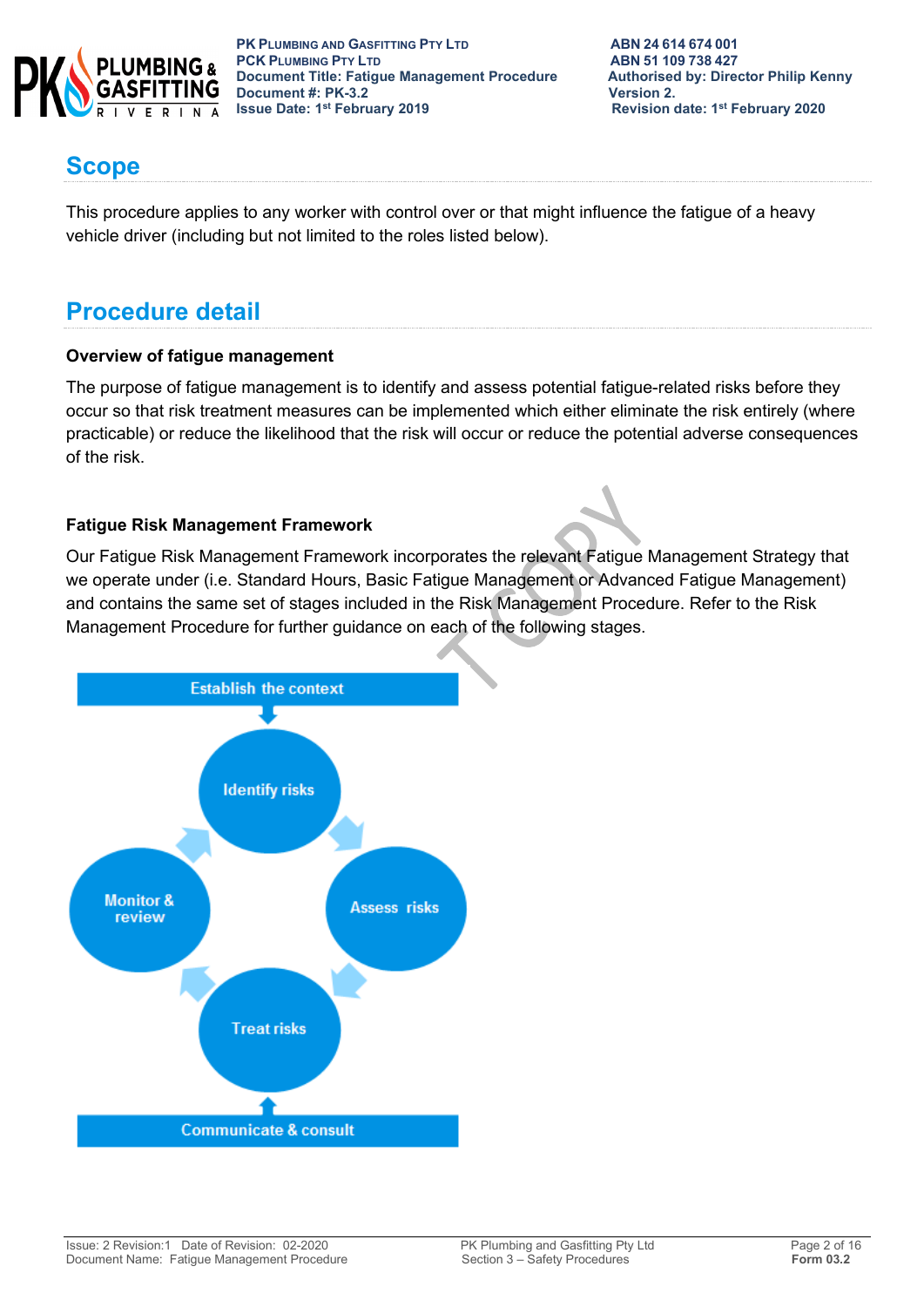

## **Establish the context**

This stage defines the basic parameters for fatigue risk management and sets the scope for the rest of the risk management process. The context is established as part of our general Risk Management Framework and is then applied throughout the organisation.

### **Identify risks**

This stage can either take place at initialisation or during maintenance.

During initialisation, this stage identifies the individual risks to be managed in our workplace by systematically identifying what can happen, when, where, how, why and to who. The aim is to generate a comprehensive list of fatigue-related risks which will be added to the Risk Register.

During maintenance, this stage works in conjunction with the Monitor and Review stage to identify whether:

- implemented control measures result in new risks
- reported hazards, near-misses or incidents highlight new risks
- hew activities, processes, equipment etc. result in new risks

This stage will incorporate recommendations from the:

- Hazard Observation Form (where a hazard has been observed)
- Incident Report Form (where an incident has been reported)
- Other Risk Management Framework processes (e.g. review of policies, procedures and data)
- Industry bodies, specialists and representatives

This stage will focus on those tasks and roles that have a potential impact on driver fatigue, such as consignors, consignees, schedulers, drivers, loaders, packers, driver/scheduler managers, loading managers and the transport operator itself.

Fatigue-related risks can be divided into two categories representing shared responsibility:

- 1. work-related risks (responsibility of the organisation)
- 2. non-work-related risks (responsibility of the worker)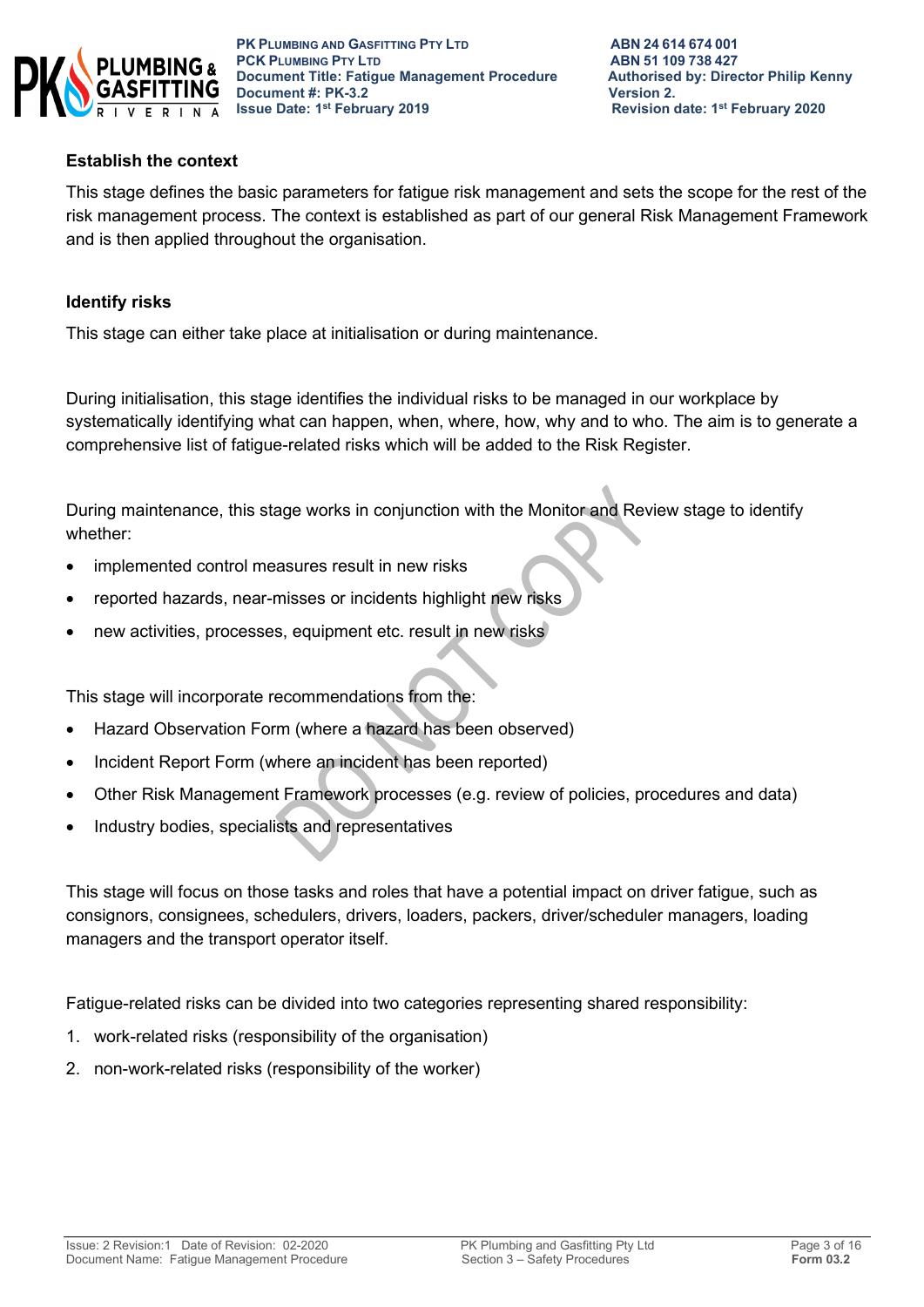

Common fatigue-related risks include:

| Schedulers over-scheduling a driver for<br>a shift that exceeds the allowable work<br>time based on the work and rest hours | Drivers not being able to recognise and act<br>$\bullet$<br>on their fatigue warning signs<br>Drivers starting a shift already fatigued<br>$\bullet$ |  |  |
|-----------------------------------------------------------------------------------------------------------------------------|------------------------------------------------------------------------------------------------------------------------------------------------------|--|--|
| option they operate under<br>Schedulers allocating timeslots that                                                           | from factors in their personal life such as a<br>new baby or excessive social activities                                                             |  |  |
| cannot be met without a driver skipping<br>a rest break                                                                     | Drivers repeatedly not getting enough good<br>quality sleep between shifts leading to                                                                |  |  |
| Schedulers scheduling drivers to work<br>combinations of day shifts and night<br>shifts                                     | accumulated sleep debt<br>Drivers with poor health habits such as<br>$\bullet$                                                                       |  |  |
| Schedulers not rostering sufficient rest<br>periods between shifts                                                          | excessive smoking, drinking, and use of<br>caffeine<br>Drivers with un-diagnosed or un-reported<br>$\bullet$                                         |  |  |
| Loaders experiencing delays in vehicle<br>$\bullet$<br>loading which impact the drivers' work<br>time                       | medical conditions that cause fatigue such<br>as insomnia                                                                                            |  |  |
| Consignors demanding unachievable<br>delivery times                                                                         |                                                                                                                                                      |  |  |
| Transport company not providing<br>appropriate facilities to enable drivers to<br>rest                                      |                                                                                                                                                      |  |  |
| Transport company payment schemes<br>that incentivise drivers to skip rest<br>breaks                                        |                                                                                                                                                      |  |  |

Fatigue-related risks can be identified in a range of ways, such as:

- making informed opinions based on experience and industry trends
- consulting with drivers, schedulers and other appropriate workers
- inspecting rosters and schedules
- analysing hazard observations, incident and near-miss reports and other documentation
- observing scheduling, loading and driving-preparation activities
- auditing the Fatigue Risk Management Framework annually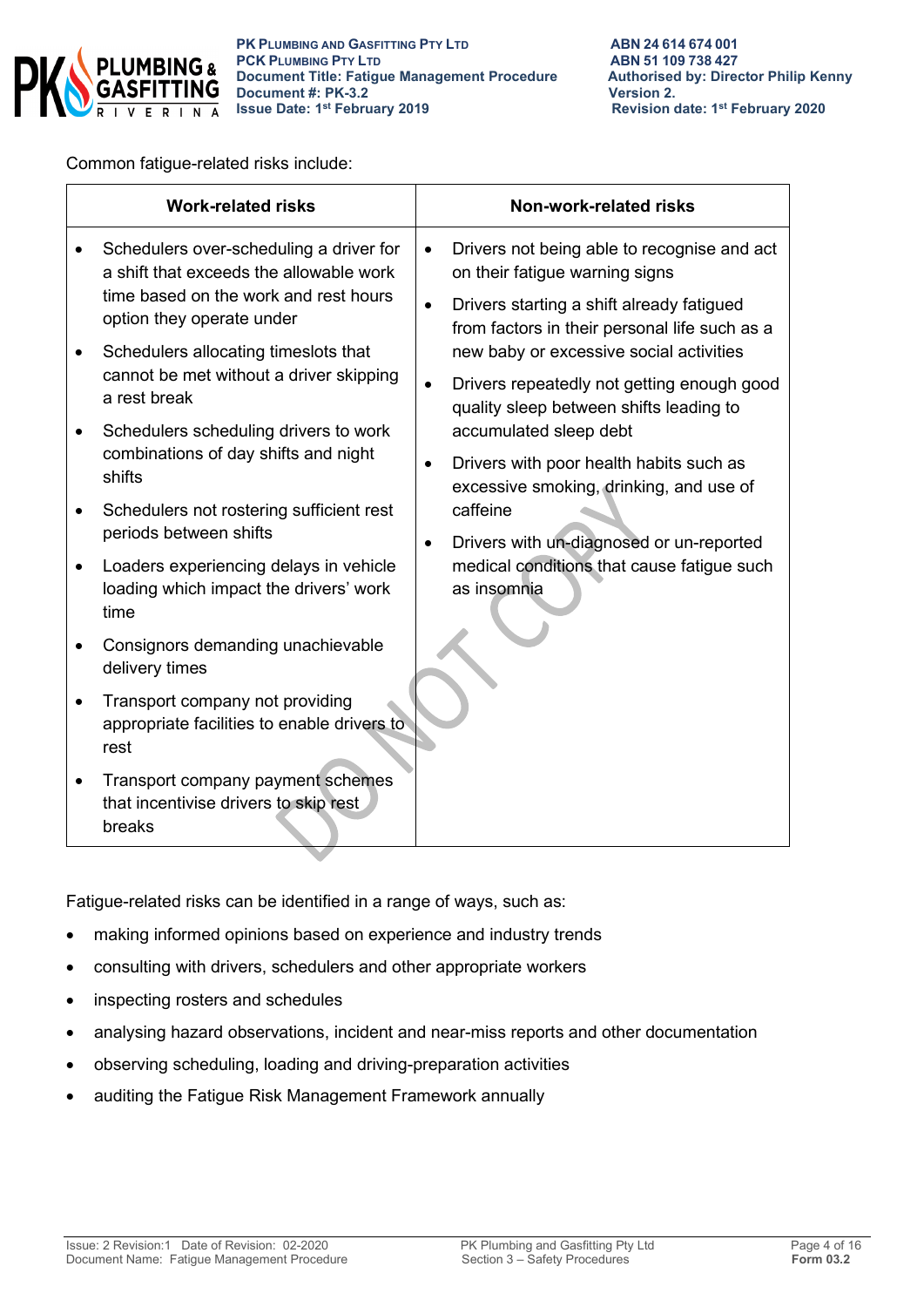

**PK PLUMBING AND GASFITTING PTY LTD ABN 24 614 674 001 PCK PLUMBING PTY LTD**<br> **PCK PLUMBING PTY LTD**<br> **Document Title: Fatigue Management Procedure** Authorised by: Director Philip Kenny **Document Title: Fatigue Management Procedure 4: PRILIP Authorised by: Director Philip Connect Authorised by: Director Philip Renally Renally Renally Renally Renally Renally Renally Renally Renally Renally Renally Renally Document #: PK-3.2**<br>**Issue Date: 1<sup>st</sup> February 2019** 

**Revision date: 1st February 2020** 

#### **Assess risks**

This stage involves analysing and then evaluating the identified fatigue-related risks.

Analysing involves considering the sources of fatigue-related risk and combining their potential consequences and the likelihood that they will occur in order to allocate their risk level. It is important to evaluate the effectiveness of existing controls that have already been implemented from previous risk management activities.

Analysing the likelihood and consequence of fatigue-related risks can be difficult because individuals respond differently to factors that may contribute to fatigue. For example, a factor that causes one person to feel fatigued may have little impact on another person. There are some factors that are likely to contribute to fatigue in a majority of individuals because they disrupt normal body rhythms or prevent adequate rest and recovery. These include the:

- total length of the shift
- total number of hours worked during the shift
- type of work performed
- time of day when work is performed
- length of rest break during the shift
- length of rest break between shifts
- number and regularity of night shifts
- number and regularity of on-call shifts

Evaluating is about using the outcomes of the risk analysis to decide which of the fatigue-related risks need risk treatment measures and their priority for implementation.

When assessing the risk of fatigue, it is important to remember that fatigue is cumulative. A risk that has a low or moderate risk level but is ongoing, can lead to severe consequences if not treated.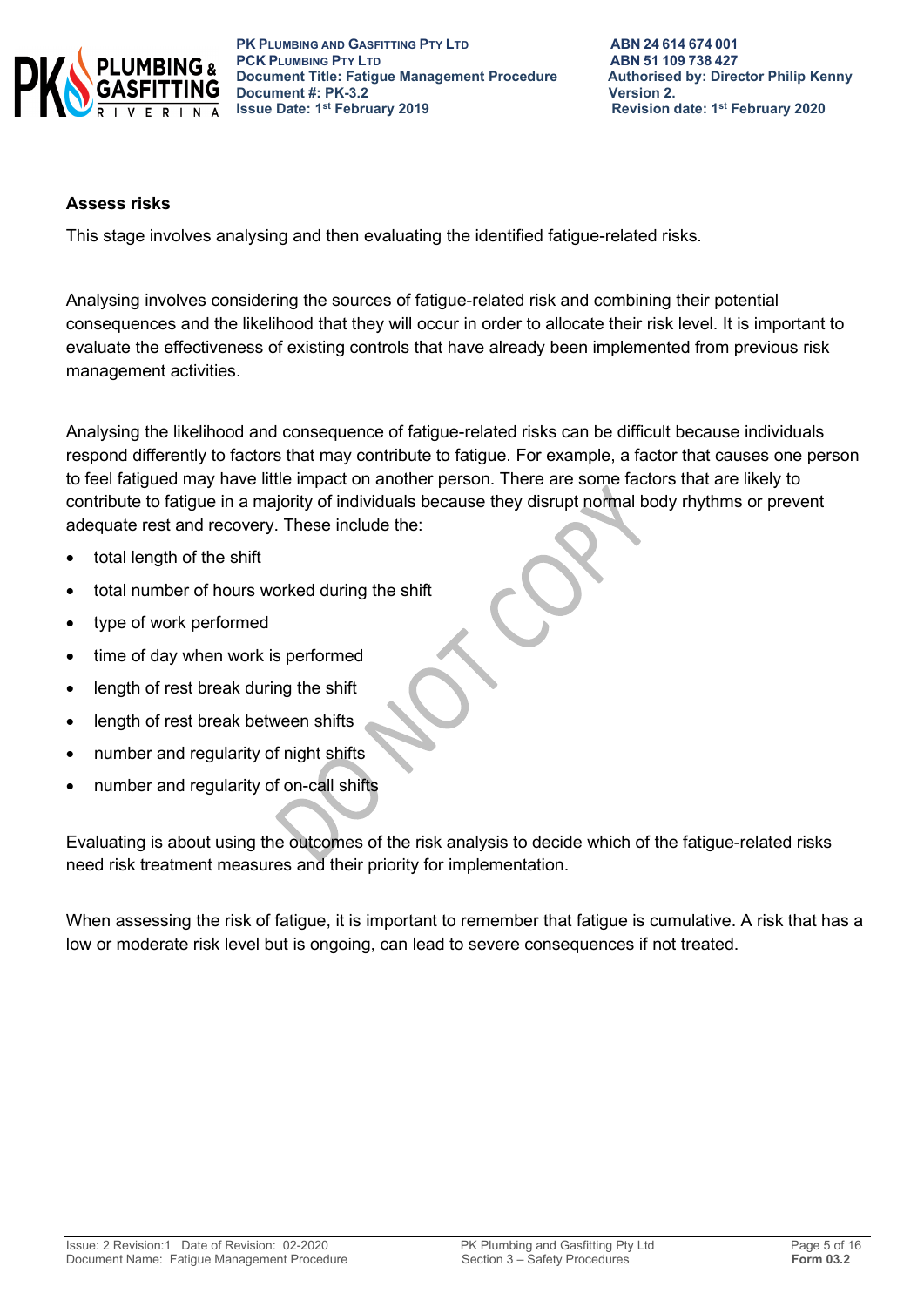

| Likelihood     | <b>Consequences</b> |                 |                 |                 |                |
|----------------|---------------------|-----------------|-----------------|-----------------|----------------|
|                | Insignificant       | Minor           | Moderate        | Major           | Severe         |
| Almost certain | <b>Moderate</b>     | <b>High</b>     | <b>High</b>     | <b>Extreme</b>  | <b>Extreme</b> |
| Likely         | <b>Moderate</b>     | <b>Moderate</b> | <b>High</b>     | <b>High</b>     | <b>Extreme</b> |
| Possible       | Low                 | <b>Moderate</b> | <b>Moderate</b> | <b>High</b>     | <b>Extreme</b> |
| Unlikely       | Low                 | <b>Moderate</b> | <b>Moderate</b> | <b>Moderate</b> | <b>High</b>    |
| Rare           | Low                 | Low             | <b>Moderate</b> | <b>Moderate</b> | <b>High</b>    |

## **Treat risks**

This stage involves identifying, assessing, selecting, documenting and implementing the risk treatment options that will eliminate the fatigue-related risks that will not be tolerated or minimise them if elimination is not reasonably practicable.

| <b>Risk treatment options</b>                   |                                                                                                                                                                       |  |
|-------------------------------------------------|-----------------------------------------------------------------------------------------------------------------------------------------------------------------------|--|
| Eliminate the risk                              | By removing the risk altogether (uses Elimination from the<br>Hierarchy of Controls below)                                                                            |  |
| If you can't eliminate the risk, then consider: |                                                                                                                                                                       |  |
| Reduce or control the<br>risk consequences      | By implementing one or a combination of control measures from<br>Substitution, Isolation, Engineering, Administration and PPE from<br>the Hierarchy of Controls below |  |
| Reduce or control the<br>risk likelihood        | By implementing one or a combination of control measures from<br>Substitution, Isolation, Engineering, Administration and PPE from<br>the Hierarchy of Controls below |  |
| Share the risk                                  | By sharing or transferring ownership and liability for the risk to<br>another party (e.g. partnership/joint venture or insurance)                                     |  |
| Tolerate the risk                               | By making an informed decision to accept the risk at its current risk<br>level                                                                                        |  |

The Hierarchy of Controls is used to rank each treatment option (risk control) from the highest level of protection and reliability to the lowest. You must always aim to eliminate a hazard, which is the most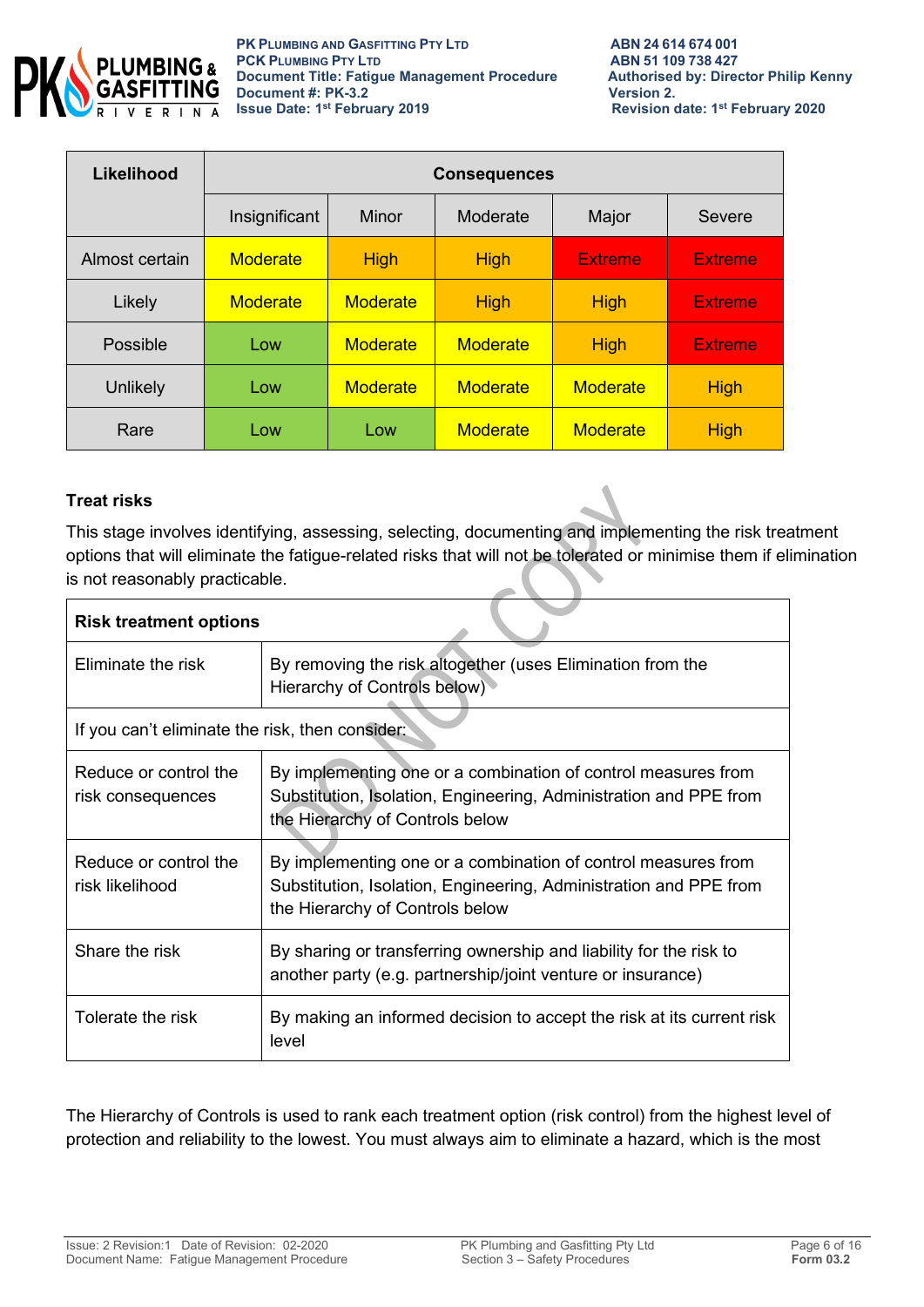

**PK PLUMBING AND GASFITTING PTY LTD**<br> **PCK PLUMBING PTY LTD**<br> **ABN 51 109 738 427 PCK PLUMBING PTY LTD**<br> **PCK PLUMBING PTY LTD**<br> **Document Title: Fatigue Management Procedure** Authorised by: Director Philip Kenny **Document Title: Fatigue Management Procedure Authorised Authorised by: Philip Renally Authorised Benny, Philip Renally Renally Renally Renally Renally Renally Renally Renally Renally Renally Renally Renally Renally Renall Document #: PK-3.2**<br>Issue Date: 1<sup>st</sup> February 2019

effective control. If this is not reasonably practicable, you must minimise the risk by working through the other alternatives in the hierarchy.

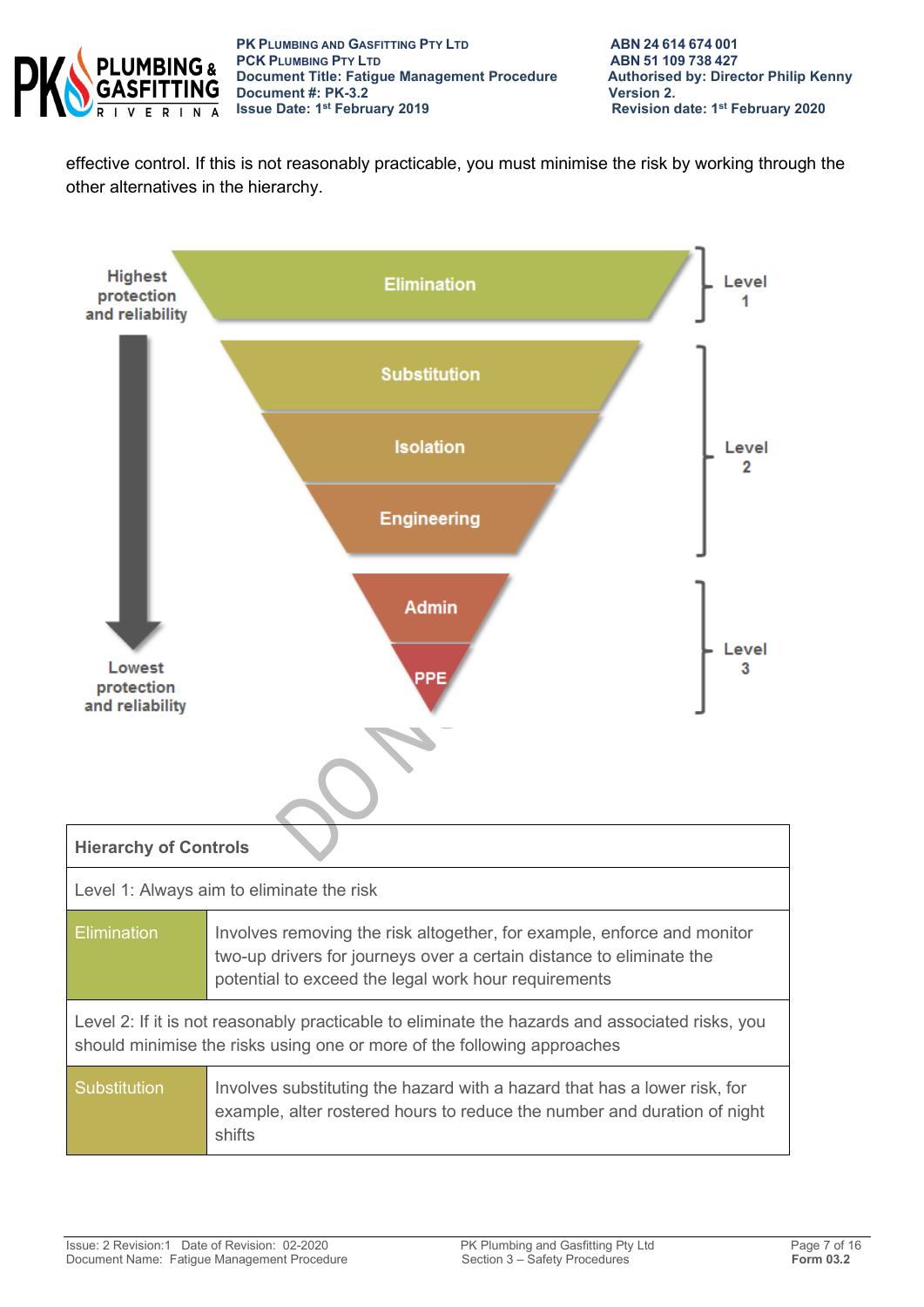

| <b>Isolation</b> | Involves separating the hazard from the person at risk, for example,<br>providing drivers with rest facilities away from noise and distraction               |
|------------------|--------------------------------------------------------------------------------------------------------------------------------------------------------------|
| Engineering      | Involves applying mechanical devices or processes, for example, re-<br>engineering the process for loading and unloading to reduce wait times for<br>drivers |

Level 3: Should only be used as a last resort, an interim measure or to support a higher level control measure

| Administration                                             | Involves minimising the risk by administrative means, such as procedures<br>and training, for example, providing training in safe scheduling procedures<br>to schedulers. It is not recommended to use this control on its own as it<br>relies on human behaviour and supervision. |
|------------------------------------------------------------|------------------------------------------------------------------------------------------------------------------------------------------------------------------------------------------------------------------------------------------------------------------------------------|
| Personal<br><b>Protective</b><br><b>Equipment</b><br>(PPE) | Involves using PPE, for example, ensuring vehicle seatbelts and airbags<br>are maintained and in good condition. While this option can provide added<br>protection, it is considered the least effective control method.                                                           |

Common fatigue-related risk treatment options (controls) include:

- scheduling:
	- $\circ$  implement rosters and schedules that meet all legal work and rest hour requirements
	- o use predictable rosters (where possible) that limit the number of night shifts and provide appropriate rest breaks during and between shifts
	- o restrict shift work, especially night shifts, to essential tasks and projects
	- o avoid high-risk, complex tasks during fatigue risk periods (e.g. 2am-6am)
	- $\circ$  assess new rosters or alterations to existing rosters to identify any fatigue-related risks prior to implementation
	- $\circ$  reduce the need for workers to be on-call
	- $\circ$  consider the impact of work-related phone calls that disrupt a worker's sleep while not at work
- monitoring and supervision:
	- o provide suitable supervision during shift work (especially high-risk tasks)
	- o monitor workers for signs of fatigue
	- o conduct random fatigue assessments of workers
	- o monitor rosters, schedules and trip plans for risks
- contingency plans: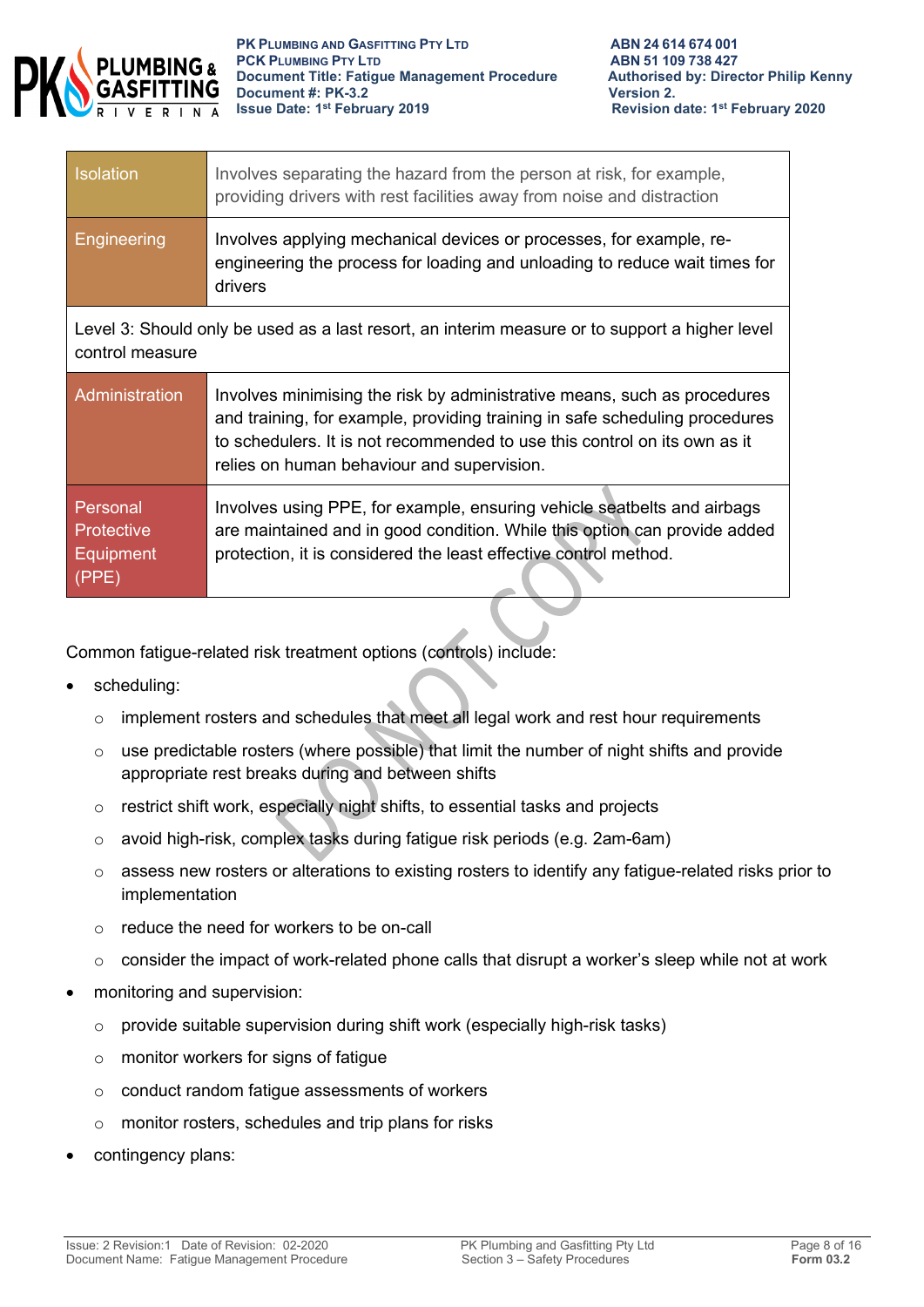

- $\circ$  provide a process for fatigued workers to stop work and report to their supervisor (without penalty) rather than continuing working and risking a fatigue-related incident
- o provide a process to manage a fatigued worker (e.g. re-allocate to suitable alternate duties or send home to gain suitable rest)
- policies, procedures and tools that:
	- $\circ$  communicate the roles, responsibilities and requirements of the Fatigue Risk Management Framework
	- o enable those roles with control or influence over driver fatigue to eliminate or minimise fatiguerelated risks (e.g. Safe Driving Plans, Driver Fitness for Duty Checklist and Declaration, Scheduler Checklist)
- information and training on:
	- o roles, responsibilities and requirements of the Fatigue Risk Management Framework
	- $\circ$  legal work and rest hour requirements and other requirements under the legislation
	- o identifying the signs of fatigue in yourself and others
	- o managing work and non-work-related fatigue
- counselling, support and treatment:
	- o provide a confidential Employee Assistance Program (EAP) through an external service provider that is available to all workers and their families (places emphasis on the recognition and management of fatigue)
	- o provide treatment and/or support for workers who experience fatigue-related issues
- consignor/consignee:
	- o inform consignors/consignees of the effect of unreasonable scheduling demands
	- o obtain consignor/consignee commitment to safe scheduling practices

All risks, risk treatment options (controls), implementation plans, responsible persons and due dates must be recorded in our Risk Register and implemented into any relevant documentation such as Safe Work Procedures.

## **Monitor and review**

This stage involves the ongoing monitoring and review of the fatigue-related risks and their controls.

The monitoring and review process can take place on a:

- day-to-day basis as part of daily operations
- ad-hoc basis, for example, after an incident has been reported
- scheduled basis as part of annual audit processes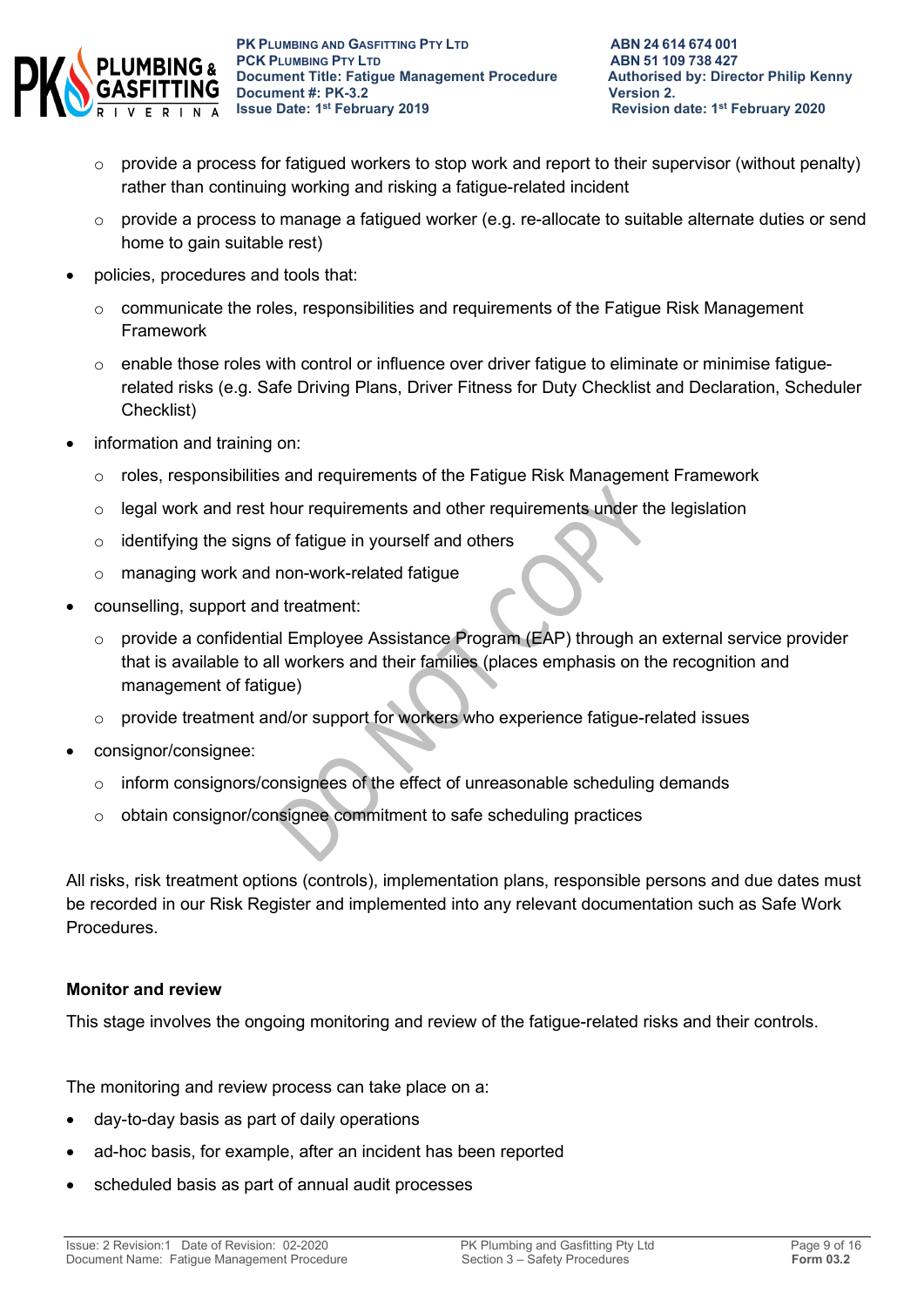

This stage checks that the controls:

- have been implemented
- continue to be effective in eliminating or minimising the risks
- do not result in new risks

If non-conformances or new risks are identified, then the risk management process will need to be repeated to make further decisions about risk treatment.

Our Risk Register will specify who is responsible for implementing the risk controls and by which date. It will also set out the date of the next review of the risk and controls.

#### **Communicate and consult**

It is important to communicate and consult with all relevant stakeholders (the parties impacted by the risks and/or controls) at each stage of the fatigue risk management process.

# **Responsibilities**

PK Plumbing and Gasfitting has identified the following roles within our organisation with obligations for fatigue management, as:

- employer of the driver of the vehicle/prime contractor of the driver/operator of the vehicle/person conducting a business or undertaking (PCBU) referred to as 'the Transport Company'
- driver/scheduler manager
- loading manager of goods for transport by the vehicle
- driver of the vehicle
- scheduler of goods for transport by the vehicle and/or the vehicle driver
- packer of goods to be loaded on to the vehicle
- loader of goods on to the vehicle
- unloader of goods from the vehicle
- consignor/consignee of goods for transport by the vehicle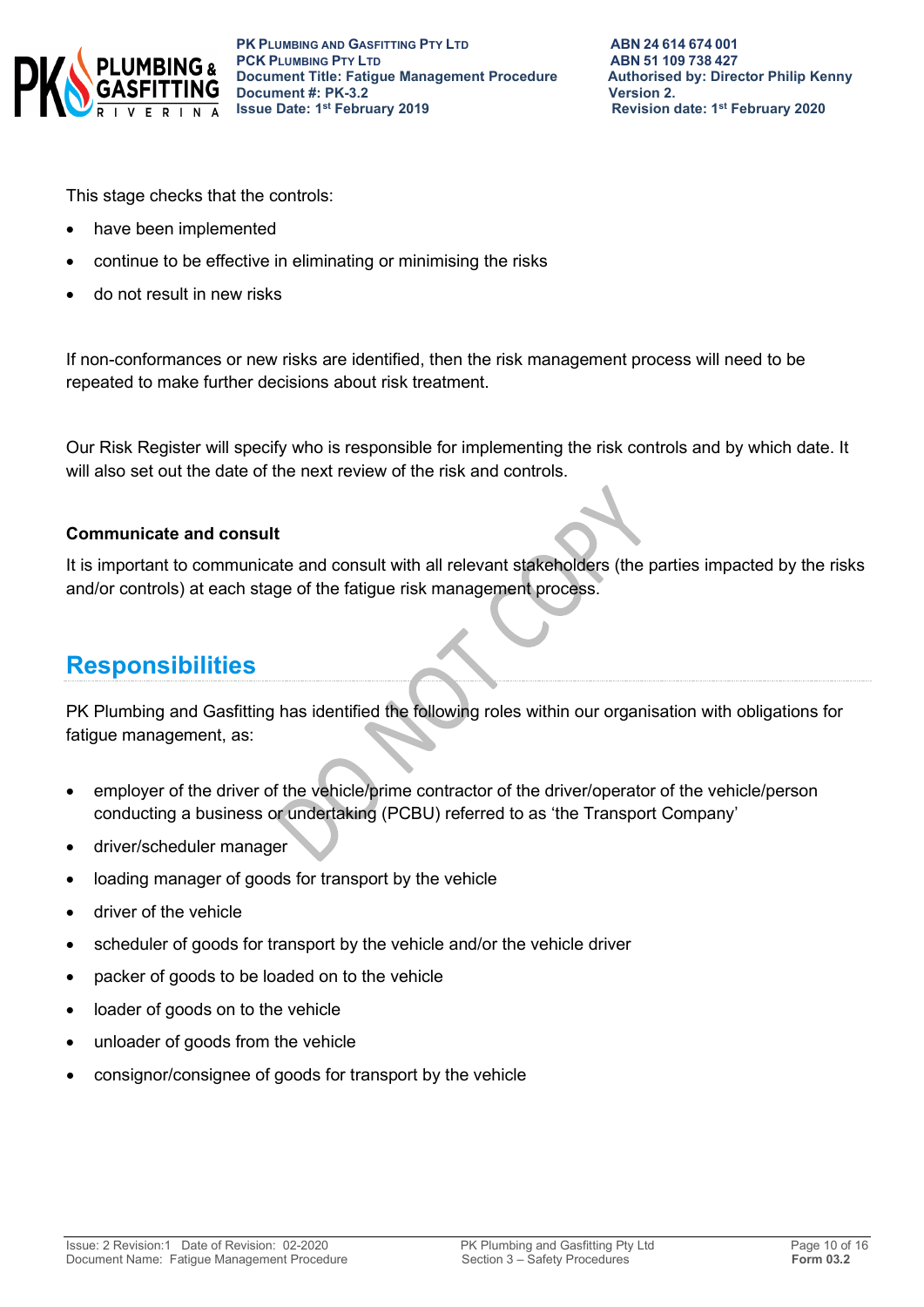

## **Transport Company Responsibilities**

*The 'transport company' includes the employer, prime contractor, operator and/or PCBU. In our organisation this responsibility is accepted by Philip Kenny*

The transport company must ensure that:

- the Fatigue Risk Management Framework is developed and implemented in accordance with the requirements of the relevant Fatigue Management Strategy
- they take all reasonable steps to ensure a driver does not drive a heavy vehicle while impaired by fatigue or in breach of their work/rest hours option
- all roles with responsibilities for the Fatigue Risk Management Framework are clearly defined, documented and communicated
- all workers whose actions may control, or influence driver fatigue are appropriately trained in their responsibilities
- all workers are aware of their right to stop work and report to their supervisor (without penalty) rather than continuing working and risking a fatigue-related incident
- driver rosters and schedules do not require drivers to exceed the relevant Fatigue Management Strategy work and rest hours
- drivers are able to take their required rest breaks under the relevant Fatigue Management Strategy
- the timeslot at the destination is able to be met within the legal driving hours, allowing for required rest breaks
- drivers adhere to contingency procedures that are in place to cope with unexpected circumstances like road works and traffic accidents
- prior notification is given to the receiving/dispatching site if a timeslot cannot be made due to delays
- parking, queuing and loading/unloading practices are streamlined to minimise delays
- a truck parking area and appropriate rest facilities are provided
- a work environment that assists workers to remain alert while completing work tasks is provided (e.g. appropriate lighting, ventilation, noise levels, heat levels, access to facilities)
- drivers are certified as being fit to drive a heavy vehicle by a medical practitioner prior to employment and on a regular basis thereafter (i.e. every three years)
- drivers are fit for work before and during each shift
- they provide counselling, support and treatment options to workers who experience or are at risk of fatigue
- appropriate records are kept of the drivers' activities, including driving and rest times, in accordance with the Fatigue Management Strategy and the transport company's Policies and Procedures
- all elements of the Fatigue Risk Management Framework are monitored on an ongoing basis and reviewed on an annual basis (at a minimum) to ensure continued compliance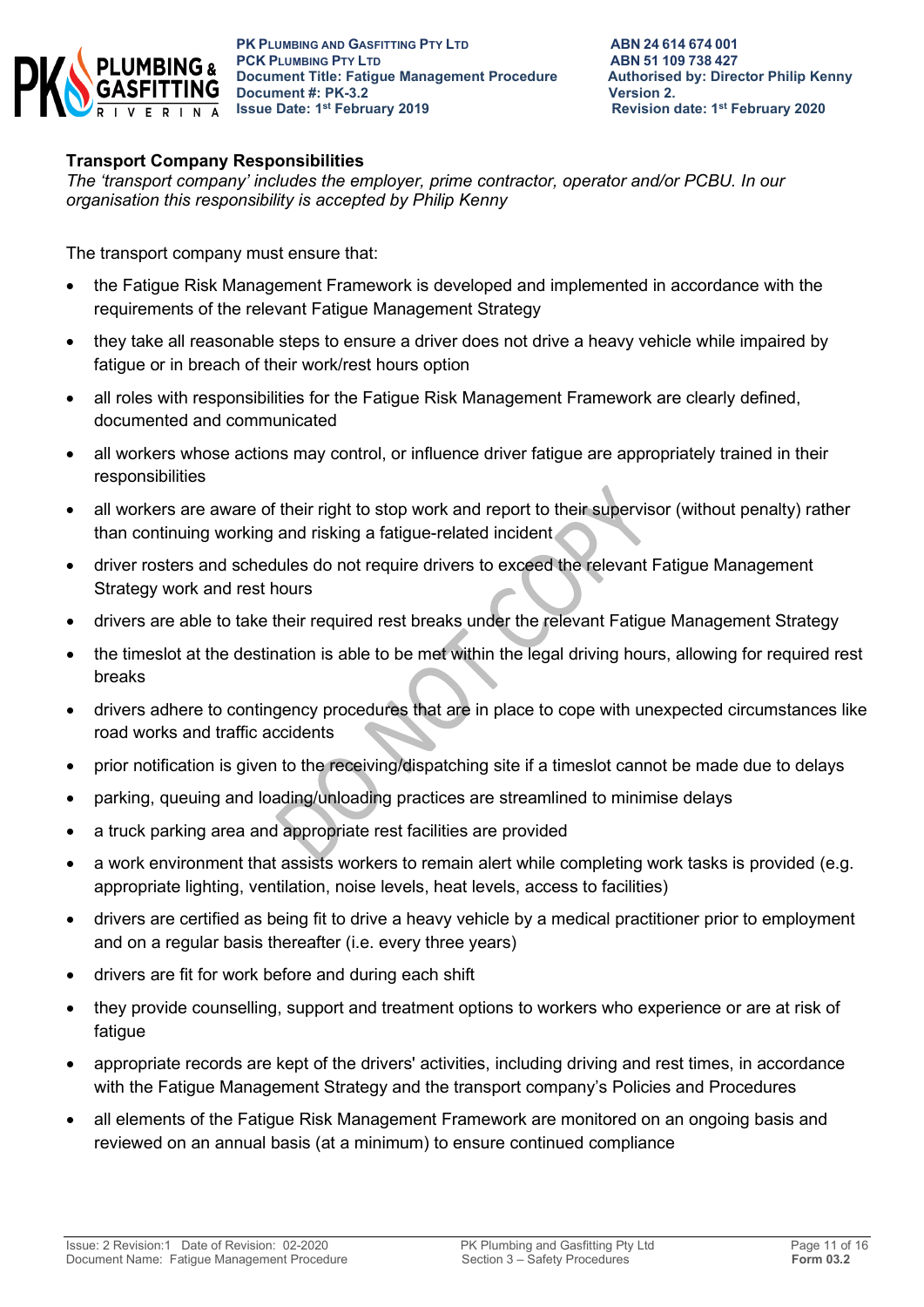

#### **Driver/Scheduler Manager Responsibilities**

*The driver/scheduler manager is a worker who supervises the activities of drivers and/or schedulers.*

The driver/scheduler manager must:

- ensure the Fatigue Management Policy, Procedure and Framework are effectively implemented within their area of control
- accept accountability for ensuring that the workplace under their control is safe and free from fatiguerelated risks
- accept accountability for ensuring that the behaviour of workers under their control is safe and free from fatigue-related risks
- monitor and review the elements of the Fatigue Risk Management Framework within their area of control on an ongoing basis (e.g. review of workloads, rosters, schedules, driver work diaries)
- consult with their team when implementing new systems of work (e.g. new shifts)
- monitor and ensure the fitness for duty of drivers within their area of control before and during shifts
- resolve or appropriately escalate fatigue-related issues promptly
- attend appropriate training specified by the company (e.g. TLIF3063A Administer the Implementation of Fatigue Management Strategies)

#### **Loading Manager Responsibilities**

*The loading manager is a worker who supervises the activities of loaders or unloaders.*

The loading manager must:

- ensure loading/unloading arrangements do not cause or contribute to a driver driving while fatigued or in breach of their work/rest hours option
- stop loading and contact the transport company or site manager if a driver appears fatigued
- minimise queues and have a call-up system available (on arrival, the driver checks in with the appropriate office)
- notify the driver and/or scheduler immediately of any loading delays or potential missed timeslots
- take reasonable steps to ensure the driver is able to take rest while waiting for the vehicle to be loaded/unloaded
- contact the transport company if the truck does not arrive on time and advise them of the next available timeslot or the delay time
- attend appropriate training specified by the company (e.g. TLIF3063A Administer the Implementation of Fatigue Management Strategies)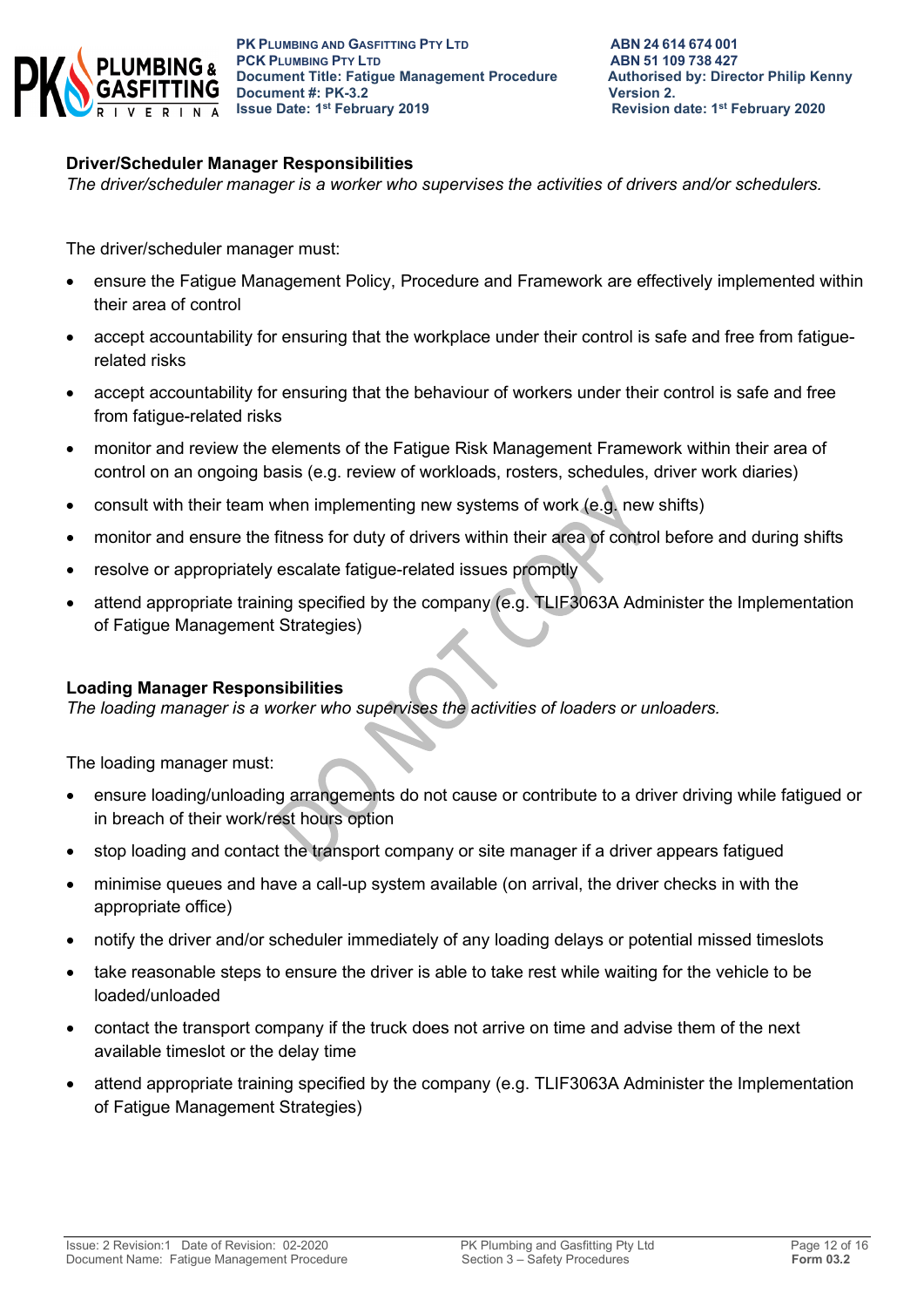

## **Driver Responsibilities**

*The driver is a worker who drives the heavy vehicle and transports the load to its destination by road.*

The driver must:

- take responsibility for maintaining their personal health and fitness for work
- present themselves in a fit state to perform their work unimpaired by fatigue
- avoid behaviours and practices that may contribute to their fatigue and create a risk (e.g. undeclared secondary employment)
- use time away from work to obtain sufficient restorative sleep to manage fatigue-related risks
- understand the Fatigue Management Strategy they are operating under and how to comply with that Fatigue Management Strategy
- understand when they can start and stop driving and how long their breaks should be
- understand whether they can complete the journey within time allowing for delays and rests
- understand whether they can make the timeslot (and communicate any issues or delays to the transport company)
- understand how to record their driving hours
- are able to identify when they are showing signs of fatigue and take appropriate action
- exercise their right to stop work and report to their supervisor (without penalty) if they are fatigued rather than continuing working and risking a fatigue-related incident
- do not drive a heavy vehicle while impaired by fatigue or in breach of their work/rest hours option
- attend appropriate training specified by the company (e.g. TLIF2010A Apply fatigue management strategies)

#### **Scheduler Responsibilities**

*The scheduler is a worker who has influence or control over the delivery time (often the person who schedules the transport of goods by road).*

The scheduler must ensure that:

- driver rosters and schedules do not require drivers to exceed driving hours regulations
- drivers are able to take their required rest breaks
- the timeslot at the destination is reasonably able to be met within the legal work and rest hours
- drivers adhere to contingency procedures that are in place to cope with unexpected circumstances like road works
- prior notification is given to the receiving/dispatching site if a timeslot cannot be made due to delays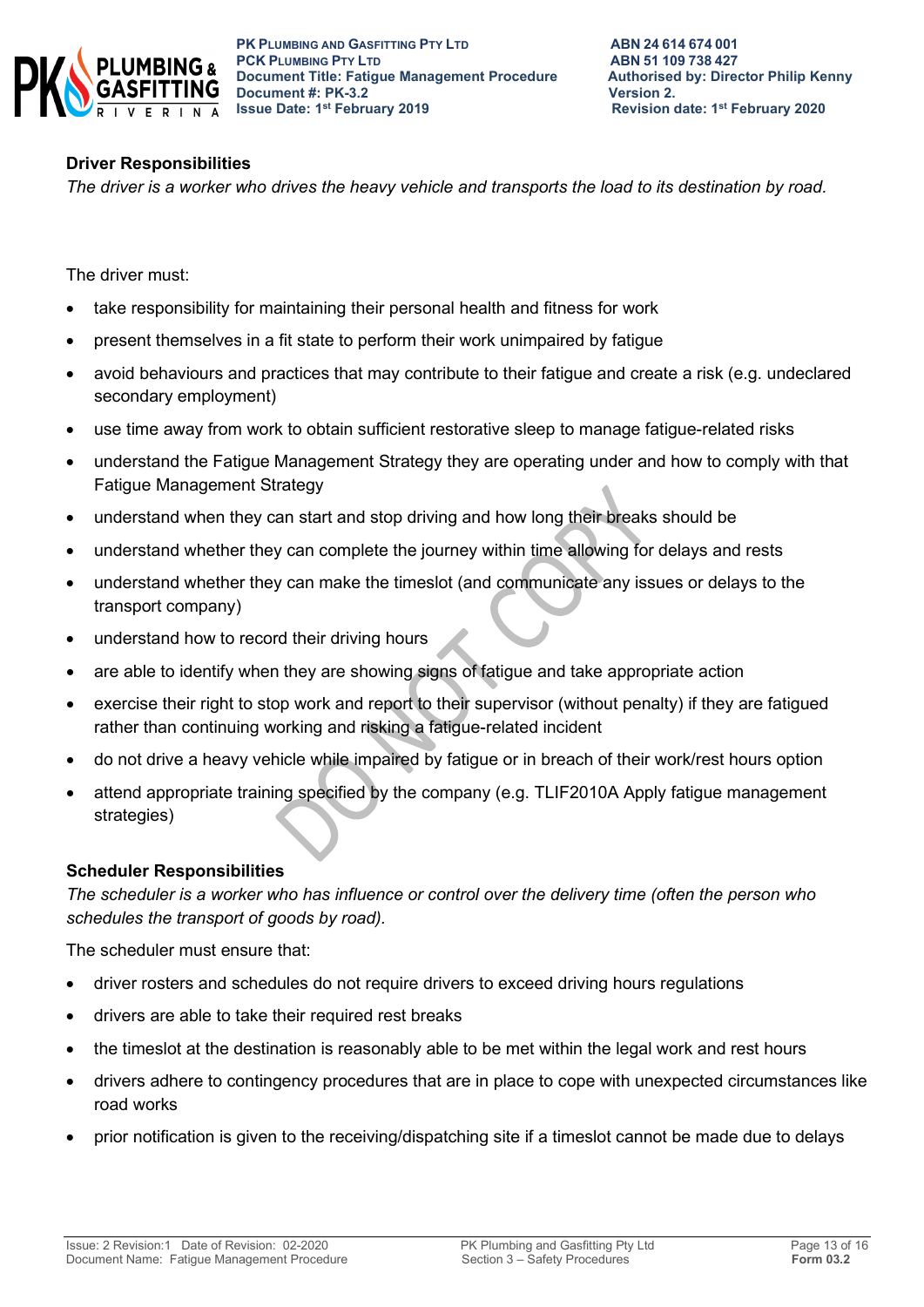

• attend appropriate training specified by the company (e.g. TLIF2010A Apply fatigue management strategies and TLIF3063A Administer the Implementation of Fatigue Management Strategies)

#### **Packer Responsibilities**

*The packer is a worker who packs and prepares the goods prior to loading.*

The packer must ensure that the load is:

- packed in a timely manner, without unnecessary delays
- packed and ready to be loaded at the agreed loading time in a manner that enables efficient loading to take place
- attend appropriate training specified by the company (e.g. TLIF2010A Apply fatigue management strategies)

#### **Loader Responsibilities**

*The loader is a worker who is responsible for loading the goods into or onto the vehicle.*

The loader must ensure that the load is:

- loaded in a timely manner, without unnecessary delays
- ready to be loaded at the agreed loading time
- attend appropriate training specified by the company (e.g. TLIF2010A Apply fatigue management strategies)

#### **Unloader Responsibilities**

*The unloader is a worker who is responsible for unloading the goods from the vehicle*

The unloader must ensure that the load is:

- unloaded in a timely manner, without unnecessary delays
- attend appropriate training specified by the company (e.g. TLIF2010A Apply fatigue management strategies)

## **Consignor/Consignee Responsibilities**

*The Consignor is the person or company who dispatches the goods for delivery. The Consignee is the person or company who orders and/or receives the goods.* 

The consignor/consignee must ensure that:

• orders are placed in a timely manner to allow for dispatch that can meet delivery requirements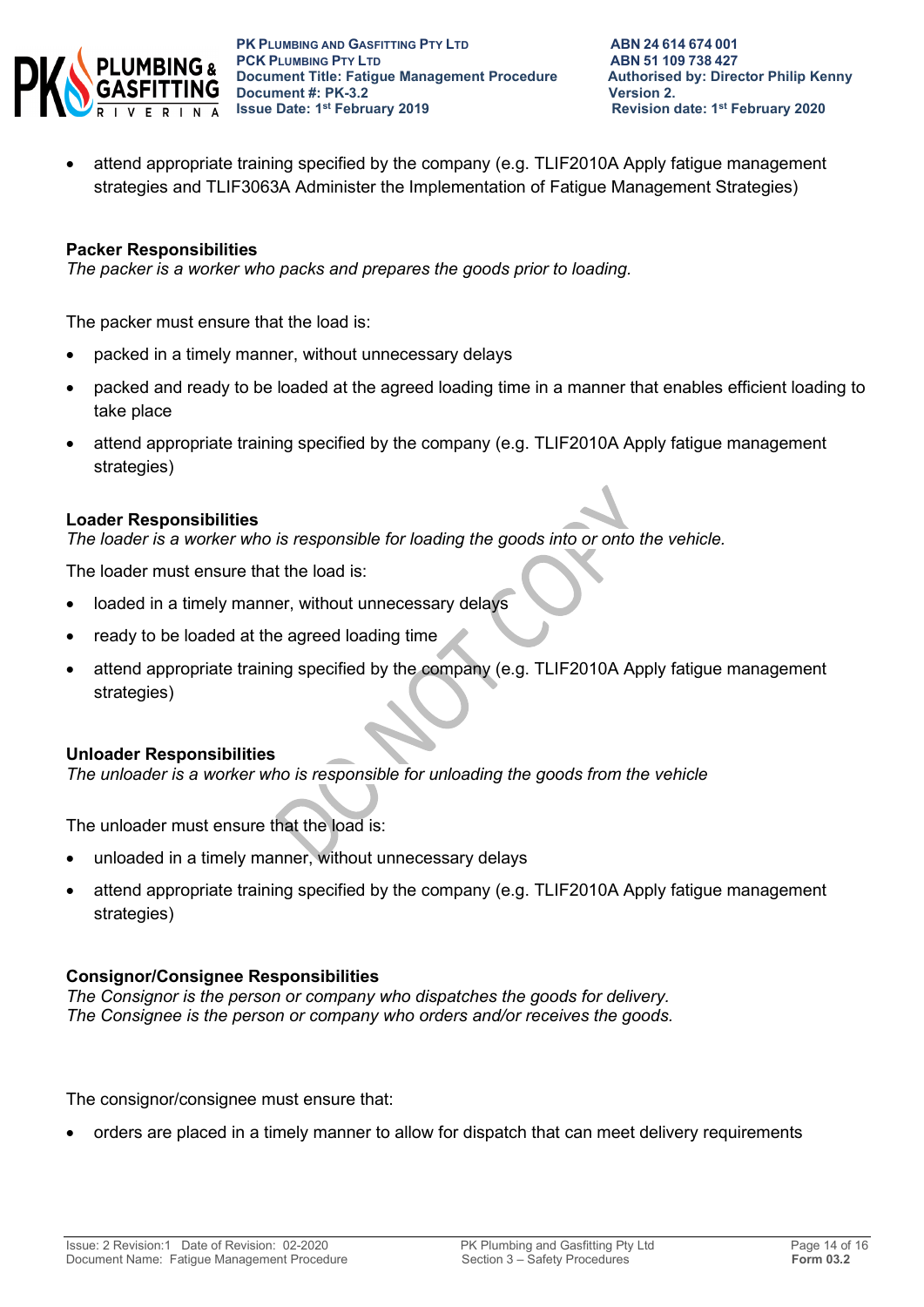

- the timeslot for dispatch or receival factors in appropriate time for the job to be completed within the legal driving hours including required rest breaks
- the delivery request does not require (or incentivise) the driver to drive while fatigued and/or exceed driving hours and/or forego minimum rest periods
- if the agreed time is not met, alternate agreements are in place to ensure they do not breach Chain of Responsibility Laws
- contracts with transport operators include fatigue management requirements

# **Supporting records**

The following records are created, maintained and reviewed as part of the requirements of this procedure:

- BFM/AFM Requirements Summary
- Driver Fitness for Duty Checklist
- Driver Work Diary
- Work & Rest Hours Planner
- Timeslot Re-schedule Checklist
- Driving Distance Matrix
- Driver Time on Site Tool
- Safe Driving Plan
- Scheduler Checklist

# **Supporting policies and procedures**

This procedure operates within the Risk Management Framework outlined in the Risk Management Policy and Procedure, Work Health and Safety Policy, CoR Policy and Fatigue Management Policy.

This procedure should be read and followed in conjunction with:

- Consultation and Communication Policy
- Speed Management Policy and Procedure
- Load Management Policy and Procedure
- Hazard Observation Procedure
- Incident Management Procedure